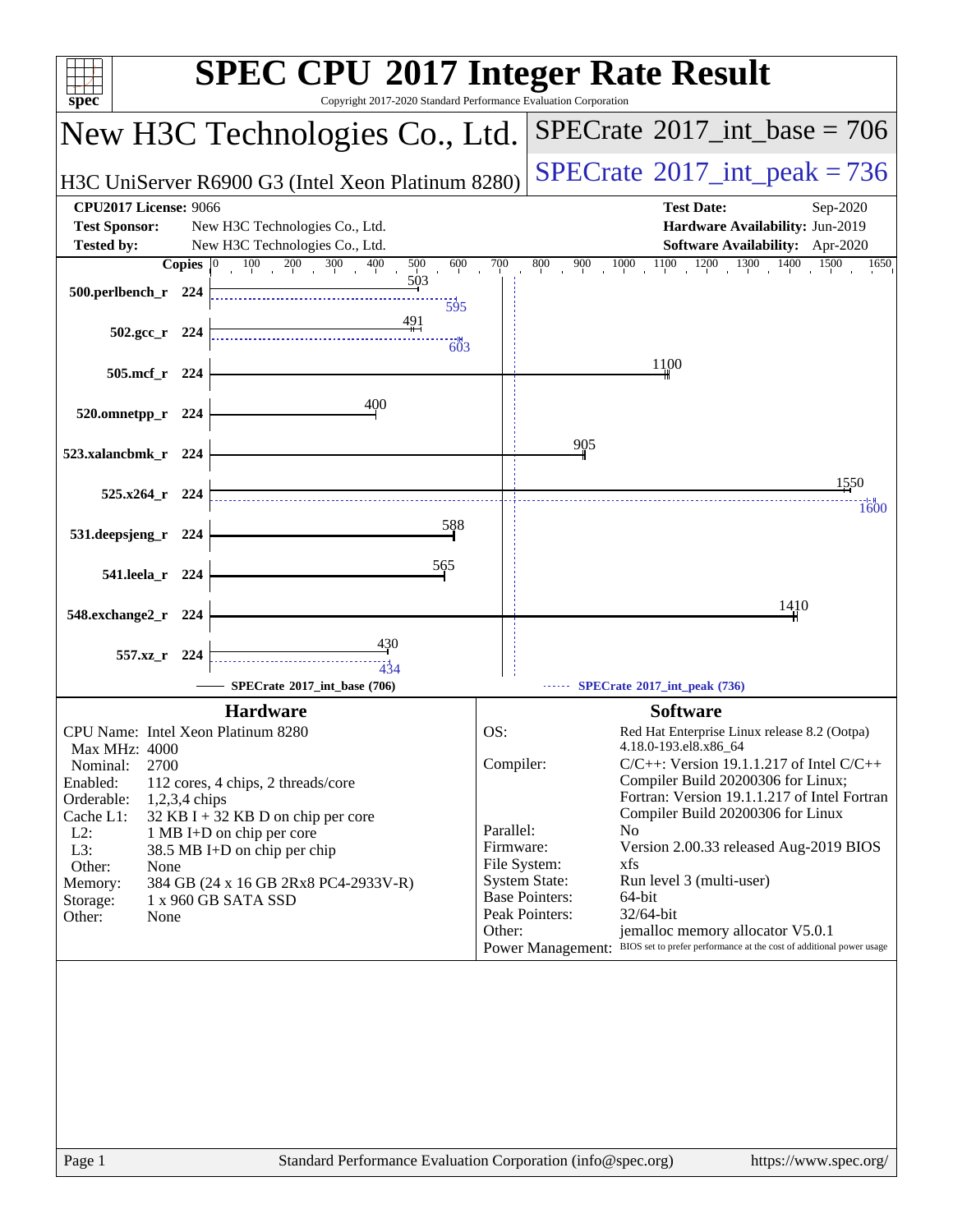

Copyright 2017-2020 Standard Performance Evaluation Corporation

## New H3C Technologies Co., Ltd.

H3C UniServer R6900 G3 (Intel Xeon Platinum  $8280$ ) [SPECrate](http://www.spec.org/auto/cpu2017/Docs/result-fields.html#SPECrate2017intpeak)<sup>®</sup>[2017\\_int\\_peak = 7](http://www.spec.org/auto/cpu2017/Docs/result-fields.html#SPECrate2017intpeak)36

 $SPECTate$ <sup>®</sup>[2017\\_int\\_base =](http://www.spec.org/auto/cpu2017/Docs/result-fields.html#SPECrate2017intbase) 706

**[CPU2017 License:](http://www.spec.org/auto/cpu2017/Docs/result-fields.html#CPU2017License)** 9066 **[Test Date:](http://www.spec.org/auto/cpu2017/Docs/result-fields.html#TestDate)** Sep-2020

**[Test Sponsor:](http://www.spec.org/auto/cpu2017/Docs/result-fields.html#TestSponsor)** New H3C Technologies Co., Ltd. **[Hardware Availability:](http://www.spec.org/auto/cpu2017/Docs/result-fields.html#HardwareAvailability)** Jun-2019 **[Tested by:](http://www.spec.org/auto/cpu2017/Docs/result-fields.html#Testedby)** New H3C Technologies Co., Ltd. **[Software Availability:](http://www.spec.org/auto/cpu2017/Docs/result-fields.html#SoftwareAvailability)** Apr-2020

### **[Results Table](http://www.spec.org/auto/cpu2017/Docs/result-fields.html#ResultsTable)**

|                                   |               |                |              | <b>Base</b>    |       |                |       |               |                |              | <b>Peak</b>    |              |                |              |
|-----------------------------------|---------------|----------------|--------------|----------------|-------|----------------|-------|---------------|----------------|--------------|----------------|--------------|----------------|--------------|
| <b>Benchmark</b>                  | <b>Copies</b> | <b>Seconds</b> | <b>Ratio</b> | <b>Seconds</b> | Ratio | <b>Seconds</b> | Ratio | <b>Copies</b> | <b>Seconds</b> | <b>Ratio</b> | <b>Seconds</b> | <b>Ratio</b> | <b>Seconds</b> | <b>Ratio</b> |
| $500.$ perlbench_r                | 224           | 710            | 502          | 709            | 503   | 709            | 503   | 224           | 599            | 595          | 600            | 595          | 599            | 595          |
| $502.\text{gcc\_r}$               | 224           | 622            | 510          | 646            | 491   | 654            | 485   | 224           | 530            | 599          | 526            | 603          | 522            | 608          |
| $505$ .mcf r                      | 224           | 329            | 1100         | 326            | 1110  | 328            | 1100  | 224           | 329            | 100          | 326            | 1110         | 328            | <b>1100</b>  |
| 520.omnetpp_r                     | 224           | 735            | 400          | 736            | 399   | 735            | 400   | 224           | 735            | 400          | 736            | 399          | 735            | 400          |
| 523.xalancbmk r                   | 224           | 261            | 905          | 263            | 901   | 261            | 906   | 224           | 261            | 905          | 263            | 901          | 261            | 906          |
| 525.x264 r                        | 224           | 256            | 1530         | 254            | 1550  | 253            | 1550  | 224           | 247            | 1590         | 244            | 1610         | 245            | 1600         |
| 531.deepsjeng_r                   | 224           | 437            | 588          | 437            | 587   | 435            | 590   | 224           | 437            | 588          | 437            | 587          | 435            | 590          |
| 541.leela r                       | 224           | 653            | 568          | 657            | 565   | 657            | 565   | 224           | 653            | 568          | 657            | 565          | 657            | 565          |
| 548.exchange2_r                   | 224           | 416            | 1410         | 413            | 1420  | 416            | 1410  | 224           | 416            | 1410         | 413            | 1420         | 416            | 1410         |
| 557.xz r                          | 224           | 562            | 430          | 564            | 429   | 563            | 430   | 224           | 557            | 434          | 557            | 435          | 557            | 434          |
| $SPECrate^{\circ}2017$ int base = |               |                | 706          |                |       |                |       |               |                |              |                |              |                |              |
| $C = C$                           |               |                | -- -         |                |       |                |       |               |                |              |                |              |                |              |

**[SPECrate](http://www.spec.org/auto/cpu2017/Docs/result-fields.html#SPECrate2017intpeak)[2017\\_int\\_peak =](http://www.spec.org/auto/cpu2017/Docs/result-fields.html#SPECrate2017intpeak) 736**

Results appear in the [order in which they were run](http://www.spec.org/auto/cpu2017/Docs/result-fields.html#RunOrder). Bold underlined text [indicates a median measurement](http://www.spec.org/auto/cpu2017/Docs/result-fields.html#Median).

### **[Compiler Notes](http://www.spec.org/auto/cpu2017/Docs/result-fields.html#CompilerNotes)**

The inconsistent Compiler version information under Compiler Version section is due to a discrepancy in Intel Compiler. The correct version of C/C++ compiler is: Version 19.1.1.217 Build 20200306 Compiler for Linux The correct version of Fortran compiler is: Version 19.1.1.217 Build 20200306 Compiler for Linux

### **[Submit Notes](http://www.spec.org/auto/cpu2017/Docs/result-fields.html#SubmitNotes)**

 The numactl mechanism was used to bind copies to processors. The config file option 'submit' was used to generate numactl commands to bind each copy to a specific processor. For details, please see the config file.

### **[Operating System Notes](http://www.spec.org/auto/cpu2017/Docs/result-fields.html#OperatingSystemNotes)**

Stack size set to unlimited using "ulimit -s unlimited"

### **[Environment Variables Notes](http://www.spec.org/auto/cpu2017/Docs/result-fields.html#EnvironmentVariablesNotes)**

```
Environment variables set by runcpu before the start of the run:
LD_LIBRARY_PATH =
      "/home/speccpu/lib/intel64:/home/speccpu/lib/ia32:/home/speccpu/je5.0.1-
      32"
MALLOC_CONF = "retain:true"
```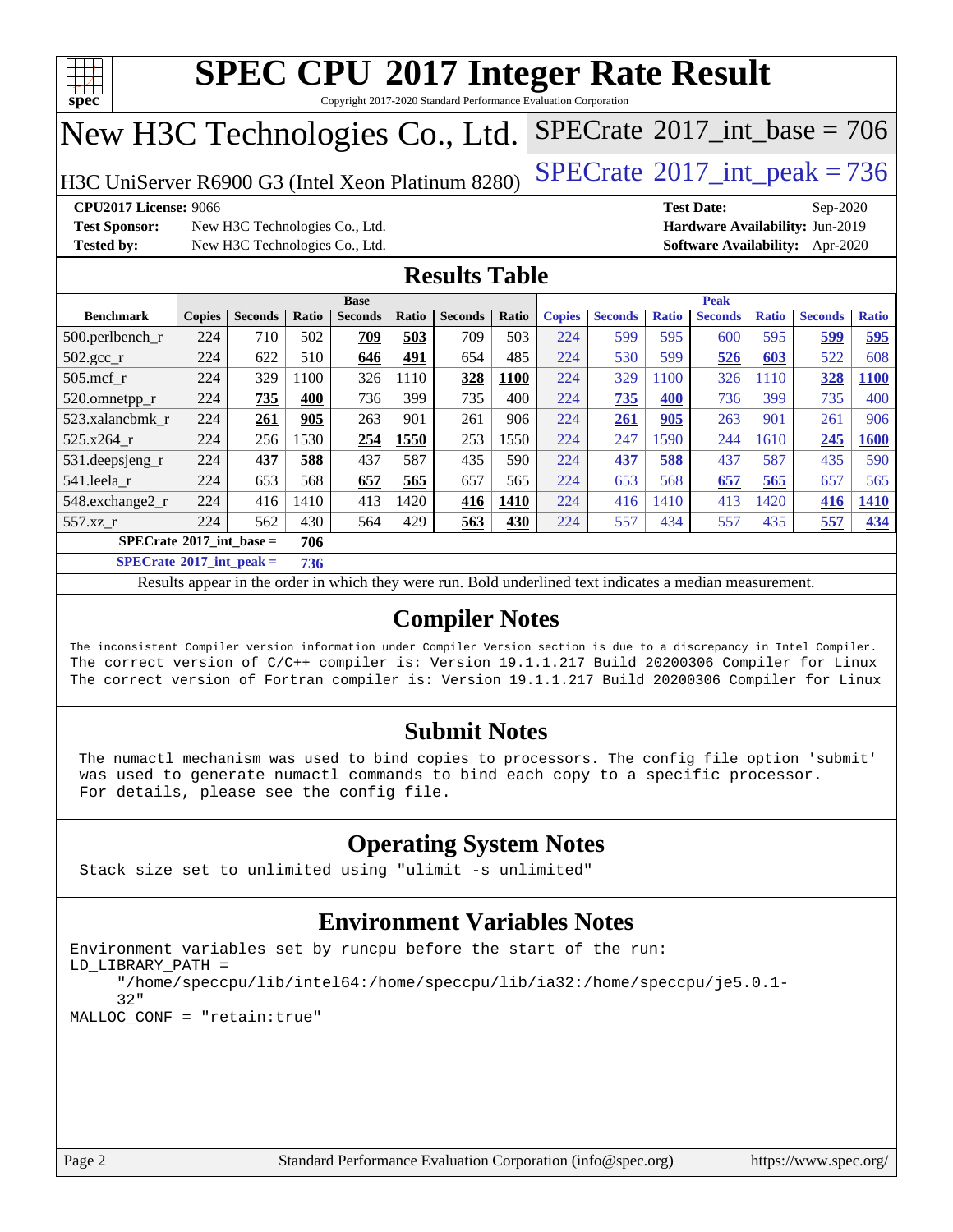| u |  |  |
|---|--|--|

Copyright 2017-2020 Standard Performance Evaluation Corporation

## New H3C Technologies Co., Ltd.

H3C UniServer R6900 G3 (Intel Xeon Platinum  $8280$ ) [SPECrate](http://www.spec.org/auto/cpu2017/Docs/result-fields.html#SPECrate2017intpeak)<sup>®</sup>[2017\\_int\\_peak = 7](http://www.spec.org/auto/cpu2017/Docs/result-fields.html#SPECrate2017intpeak)36

 $SPECTate$ <sup>®</sup>[2017\\_int\\_base =](http://www.spec.org/auto/cpu2017/Docs/result-fields.html#SPECrate2017intbase) 706

**[Test Sponsor:](http://www.spec.org/auto/cpu2017/Docs/result-fields.html#TestSponsor)** New H3C Technologies Co., Ltd. **[Hardware Availability:](http://www.spec.org/auto/cpu2017/Docs/result-fields.html#HardwareAvailability)** Jun-2019 **[Tested by:](http://www.spec.org/auto/cpu2017/Docs/result-fields.html#Testedby)** New H3C Technologies Co., Ltd. **[Software Availability:](http://www.spec.org/auto/cpu2017/Docs/result-fields.html#SoftwareAvailability)** Apr-2020

**[CPU2017 License:](http://www.spec.org/auto/cpu2017/Docs/result-fields.html#CPU2017License)** 9066 **[Test Date:](http://www.spec.org/auto/cpu2017/Docs/result-fields.html#TestDate)** Sep-2020

### **[General Notes](http://www.spec.org/auto/cpu2017/Docs/result-fields.html#GeneralNotes)**

 Binaries compiled on a system with 1x Intel Core i9-7980XE CPU + 64GB RAM memory using Redhat Enterprise Linux 8.0 NA: The test sponsor attests, as of date of publication, that CVE-2017-5754 (Meltdown) is mitigated in the system as tested and documented. Yes: The test sponsor attests, as of date of publication, that CVE-2017-5753 (Spectre variant 1) is mitigated in the system as tested and documented. Yes: The test sponsor attests, as of date of publication, that CVE-2017-5715 (Spectre variant 2) is mitigated in the system as tested and documented. Transparent Huge Pages enabled by default Prior to runcpu invocation Filesystem page cache synced and cleared with: sync; echo 3> /proc/sys/vm/drop\_caches runcpu command invoked through numactl i.e.: numactl --interleave=all runcpu <etc> jemalloc, a general purpose malloc implementation built with the RedHat Enterprise 7.5, and the system compiler gcc 4.8.5 sources available from jemalloc.net or<https://github.com/jemalloc/jemalloc/releases> **[Platform Notes](http://www.spec.org/auto/cpu2017/Docs/result-fields.html#PlatformNotes)** BIOS settings: Set SNC to Enabled Set IMC Interleaving to 1-way Interleave Set Patrol Scrub to Disabled

 Sysinfo program /home/speccpu/bin/sysinfo Rev: r6365 of 2019-08-21 295195f888a3d7edb1e6e46a485a0011 running on localhost.localdomain Fri Sep 25 11:43:23 2020

 SUT (System Under Test) info as seen by some common utilities. For more information on this section, see <https://www.spec.org/cpu2017/Docs/config.html#sysinfo>

 From /proc/cpuinfo model name : Intel(R) Xeon(R) Platinum 8280 CPU @ 2.70GHz 4 "physical id"s (chips) 224 "processors" cores, siblings (Caution: counting these is hw and system dependent. The following excerpts from /proc/cpuinfo might not be reliable. Use with caution.) cpu cores : 28 siblings : 56 physical 0: cores 0 1 2 3 4 5 6 8 9 10 11 12 13 14 16 17 18 19 20 21 22 24 25 26 27 28 29 30 physical 1: cores 0 1 2 3 4 5 6 8 9 10 11 12 13 14 16 17 18 19 20 21 22 24 25 26 27 28 29 30 physical 2: cores 0 1 2 3 4 5 6 8 9 10 11 12 13 14 16 17 18 19 20 21 22 24 25 26 27

**(Continued on next page)**

| Page 3 | Standard Performance Evaluation Corporation (info@spec.org) | https://www.spec.org/ |
|--------|-------------------------------------------------------------|-----------------------|
|--------|-------------------------------------------------------------|-----------------------|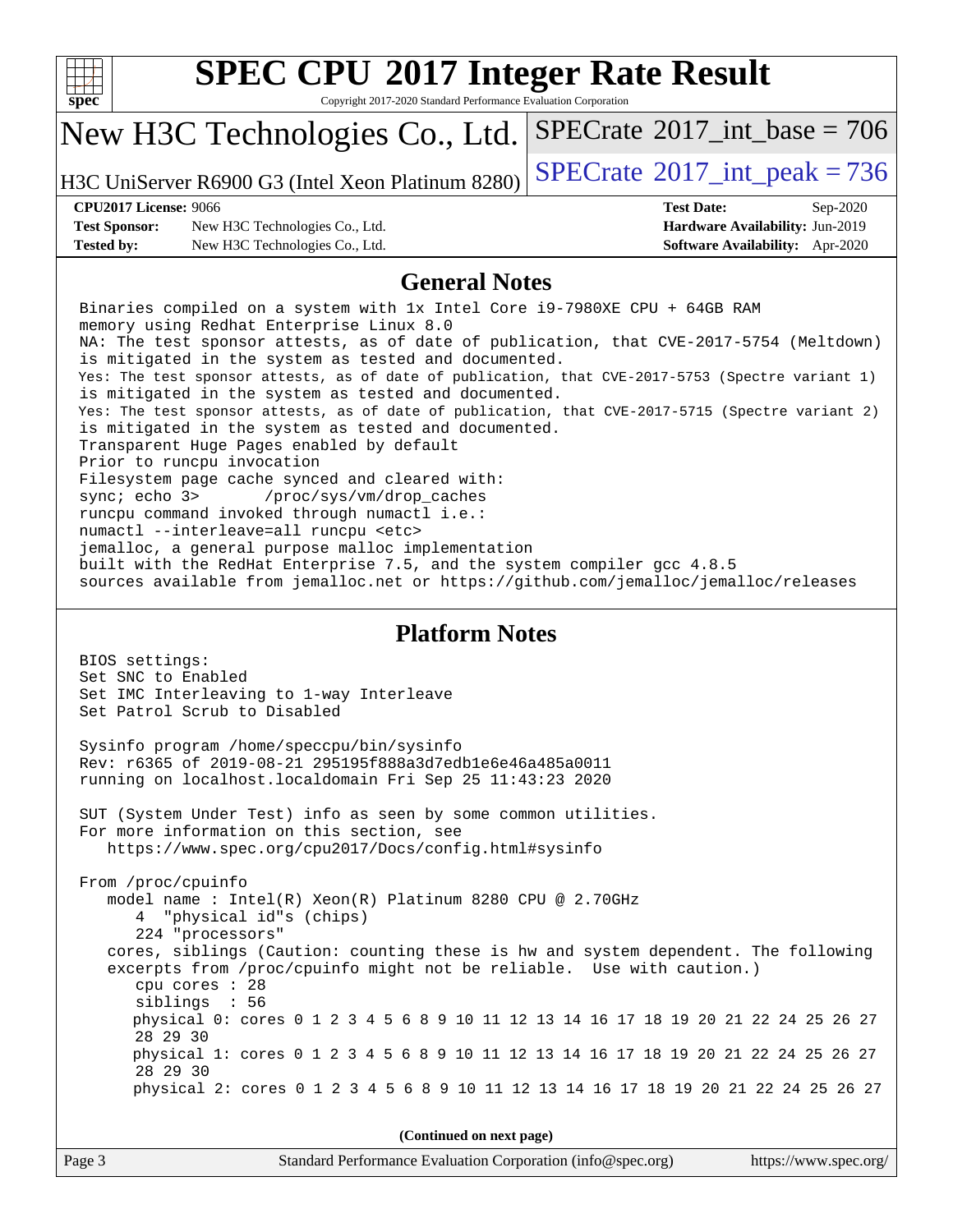| spec <sup>®</sup>                                                                                                                                                                                                                                                                                                                                                                                                                                                                                                                                                                                          | Copyright 2017-2020 Standard Performance Evaluation Corporation                                                                                                                                                                                             | <b>SPEC CPU®2017 Integer Rate Result</b>                                                                                                                                                                                                                                                                                                                                                                                                                                                                                                                                                                                                                                                                                                                                                                                                                                                                                                                                                                                                                                                                                                                                                                                                                                                                                                                                                                                                                                                   |
|------------------------------------------------------------------------------------------------------------------------------------------------------------------------------------------------------------------------------------------------------------------------------------------------------------------------------------------------------------------------------------------------------------------------------------------------------------------------------------------------------------------------------------------------------------------------------------------------------------|-------------------------------------------------------------------------------------------------------------------------------------------------------------------------------------------------------------------------------------------------------------|--------------------------------------------------------------------------------------------------------------------------------------------------------------------------------------------------------------------------------------------------------------------------------------------------------------------------------------------------------------------------------------------------------------------------------------------------------------------------------------------------------------------------------------------------------------------------------------------------------------------------------------------------------------------------------------------------------------------------------------------------------------------------------------------------------------------------------------------------------------------------------------------------------------------------------------------------------------------------------------------------------------------------------------------------------------------------------------------------------------------------------------------------------------------------------------------------------------------------------------------------------------------------------------------------------------------------------------------------------------------------------------------------------------------------------------------------------------------------------------------|
| New H3C Technologies Co., Ltd.                                                                                                                                                                                                                                                                                                                                                                                                                                                                                                                                                                             |                                                                                                                                                                                                                                                             | $SPECrate^{\circ}2017\_int\_base = 706$                                                                                                                                                                                                                                                                                                                                                                                                                                                                                                                                                                                                                                                                                                                                                                                                                                                                                                                                                                                                                                                                                                                                                                                                                                                                                                                                                                                                                                                    |
| H3C UniServer R6900 G3 (Intel Xeon Platinum 8280)                                                                                                                                                                                                                                                                                                                                                                                                                                                                                                                                                          |                                                                                                                                                                                                                                                             | $SPECrate^{\circ}2017\_int\_peak = 736$                                                                                                                                                                                                                                                                                                                                                                                                                                                                                                                                                                                                                                                                                                                                                                                                                                                                                                                                                                                                                                                                                                                                                                                                                                                                                                                                                                                                                                                    |
| <b>CPU2017 License: 9066</b><br><b>Test Sponsor:</b><br>New H3C Technologies Co., Ltd.<br><b>Tested by:</b><br>New H3C Technologies Co., Ltd.                                                                                                                                                                                                                                                                                                                                                                                                                                                              |                                                                                                                                                                                                                                                             | <b>Test Date:</b><br>Sep-2020<br>Hardware Availability: Jun-2019<br>Software Availability: Apr-2020                                                                                                                                                                                                                                                                                                                                                                                                                                                                                                                                                                                                                                                                                                                                                                                                                                                                                                                                                                                                                                                                                                                                                                                                                                                                                                                                                                                        |
|                                                                                                                                                                                                                                                                                                                                                                                                                                                                                                                                                                                                            | <b>Platform Notes (Continued)</b>                                                                                                                                                                                                                           |                                                                                                                                                                                                                                                                                                                                                                                                                                                                                                                                                                                                                                                                                                                                                                                                                                                                                                                                                                                                                                                                                                                                                                                                                                                                                                                                                                                                                                                                                            |
| 28 29 30<br>28 29 30                                                                                                                                                                                                                                                                                                                                                                                                                                                                                                                                                                                       |                                                                                                                                                                                                                                                             | physical 3: cores 0 1 2 3 4 5 6 8 9 10 11 12 13 14 16 17 18 19 20 21 22 24 25 26 27                                                                                                                                                                                                                                                                                                                                                                                                                                                                                                                                                                                                                                                                                                                                                                                                                                                                                                                                                                                                                                                                                                                                                                                                                                                                                                                                                                                                        |
| From lscpu:<br>Architecture:<br>$CPU$ op-mode( $s$ ):<br>Byte Order:<br>CPU(s):<br>On-line CPU(s) list: $0-223$<br>Thread(s) per core:<br>$Core(s)$ per socket:<br>Socket(s):<br>NUMA $node(s):$<br>Vendor ID:<br>CPU family:<br>Model:<br>Model name:<br>Stepping:<br>CPU MHz:<br>$CPU$ max $MHz$ :<br>CPU min MHz:<br>BogoMIPS:<br>Virtualization:<br>L1d cache:<br>Lli cache:<br>$L2$ cache:<br>L3 cache:<br>NUMA node0 CPU(s):<br>NUMA nodel CPU(s):<br>NUMA node2 CPU(s):<br>NUMA node3 CPU(s):<br>NUMA node4 CPU(s):<br>NUMA $node5$ $CPU(s):$<br>NUMA node6 CPU(s):<br>NUMA node7 CPU(s):<br>Flags: | x86_64<br>$32$ -bit, $64$ -bit<br>Little Endian<br>224<br>2<br>28<br>4<br>8<br>GenuineIntel<br>6<br>85<br>$Intel(R) Xeon(R) Platinum 8280 CPU @ 2.70GHz$<br>7<br>3863.272<br>4000.0000<br>1000.0000<br>5400.00<br>$VT - x$<br>32K<br>32K<br>1024K<br>39424K | 0-3, 7-9, 14-17, 21-23, 112-115, 119-121, 126-129, 133-135<br>4-6, 10-13, 18-20, 24-27, 116-118, 122-125, 130-132, 136-139<br>28-31, 35-37, 42-45, 49-51, 140-143, 147-149, 154-157, 161-163<br>32-34, 38-41, 46-48, 52-55, 144-146, 150-153, 158-160, 164-167<br>56-59, 63-65, 70-73, 77-79, 168-171, 175-177, 182-185, 189-191<br>60-62, 66-69, 74-76, 80-83, 172-174, 178-181, 186-188, 192-195<br>84-87, 91-93, 98-101, 105-107, 196-199, 203-205, 210-213, 217-219<br>88-90, 94-97, 102-104, 108-111, 200-202, 206-209, 214-216, 220-223<br>fpu vme de pse tsc msr pae mce cx8 apic sep mtrr pge mca cmov<br>pat pse36 clflush dts acpi mmx fxsr sse sse2 ss ht tm pbe syscall nx pdpelgb rdtscp<br>lm constant_tsc art arch_perfmon pebs bts rep_good nopl xtopology nonstop_tsc cpuid<br>aperfmperf pni pclmulqdq dtes64 monitor ds_cpl vmx smx est tm2 ssse3 sdbg fma cx16<br>xtpr pdcm pcid dca sse4_1 sse4_2 x2apic movbe popcnt tsc_deadline_timer aes xsave<br>avx f16c rdrand lahf_lm abm 3dnowprefetch cpuid_fault epb cat_13 cdp_13<br>invpcid_single intel_ppin ssbd mba ibrs ibpb stibp ibrs_enhanced tpr_shadow vnmi<br>flexpriority ept vpid fsgsbase tsc_adjust bmil hle avx2 smep bmi2 erms invpcid rtm<br>cqm mpx rdt_a avx512f avx512dq rdseed adx smap clflushopt clwb intel_pt avx512cd<br>avx512bw avx512vl xsaveopt xsavec xgetbvl xsaves cqm_llc cqm_occup_llc cqm_mbm_total<br>cqm_mbm_local dtherm ida arat pln pts pku ospke avx512_vnni md_clear flush_l1d |
| Page 4                                                                                                                                                                                                                                                                                                                                                                                                                                                                                                                                                                                                     | (Continued on next page)<br>Standard Performance Evaluation Corporation (info@spec.org)                                                                                                                                                                     | https://www.spec.org/                                                                                                                                                                                                                                                                                                                                                                                                                                                                                                                                                                                                                                                                                                                                                                                                                                                                                                                                                                                                                                                                                                                                                                                                                                                                                                                                                                                                                                                                      |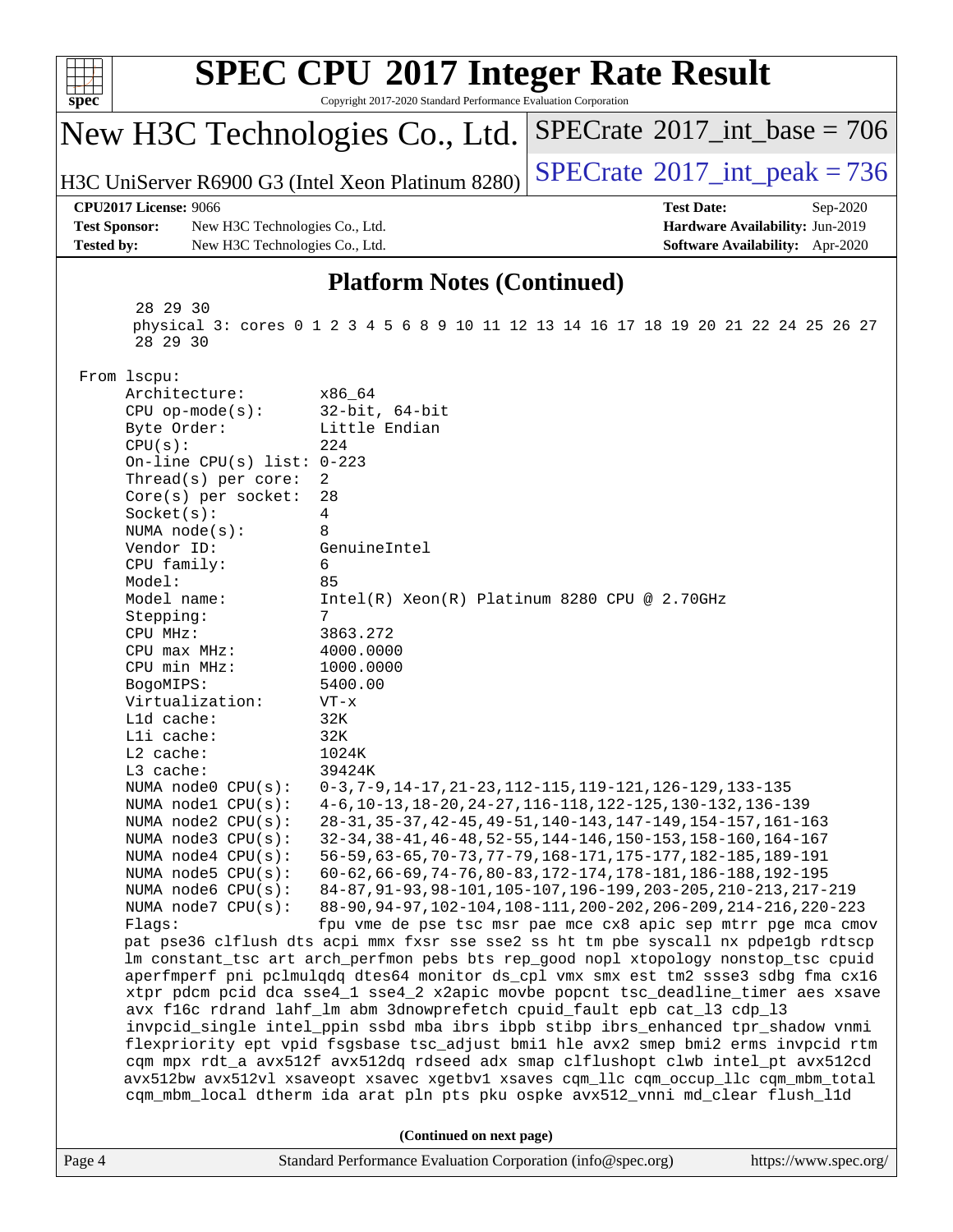

Copyright 2017-2020 Standard Performance Evaluation Corporation

## New H3C Technologies Co., Ltd.

H3C UniServer R6900 G3 (Intel Xeon Platinum  $8280$ ) [SPECrate](http://www.spec.org/auto/cpu2017/Docs/result-fields.html#SPECrate2017intpeak)<sup>®</sup>[2017\\_int\\_peak = 7](http://www.spec.org/auto/cpu2017/Docs/result-fields.html#SPECrate2017intpeak)36

 $SPECTate$ <sup>®</sup>[2017\\_int\\_base =](http://www.spec.org/auto/cpu2017/Docs/result-fields.html#SPECrate2017intbase) 706

**[CPU2017 License:](http://www.spec.org/auto/cpu2017/Docs/result-fields.html#CPU2017License)** 9066 **[Test Date:](http://www.spec.org/auto/cpu2017/Docs/result-fields.html#TestDate)** Sep-2020 **[Test Sponsor:](http://www.spec.org/auto/cpu2017/Docs/result-fields.html#TestSponsor)** New H3C Technologies Co., Ltd. **[Hardware Availability:](http://www.spec.org/auto/cpu2017/Docs/result-fields.html#HardwareAvailability)** Jun-2019 **[Tested by:](http://www.spec.org/auto/cpu2017/Docs/result-fields.html#Testedby)** New H3C Technologies Co., Ltd. **[Software Availability:](http://www.spec.org/auto/cpu2017/Docs/result-fields.html#SoftwareAvailability)** Apr-2020

### **[Platform Notes \(Continued\)](http://www.spec.org/auto/cpu2017/Docs/result-fields.html#PlatformNotes)**

arch\_capabilities

 /proc/cpuinfo cache data cache size : 39424 KB

 From numactl --hardware WARNING: a numactl 'node' might or might not correspond to a physical chip. available: 8 nodes (0-7) node 0 cpus: 0 1 2 3 7 8 9 14 15 16 17 21 22 23 112 113 114 115 119 120 121 126 127 128 129 133 134 135 node 0 size: 46656 MB node 0 free: 44910 MB node 1 cpus: 4 5 6 10 11 12 13 18 19 20 24 25 26 27 116 117 118 122 123 124 125 130 131 132 136 137 138 139 node 1 size: 48377 MB node 1 free: 48193 MB node 2 cpus: 28 29 30 31 35 36 37 42 43 44 45 49 50 51 140 141 142 143 147 148 149 154 155 156 157 161 162 163 node 2 size: 48377 MB node 2 free: 48223 MB node 3 cpus: 32 33 34 38 39 40 41 46 47 48 52 53 54 55 144 145 146 150 151 152 153 158 159 160 164 165 166 167 node 3 size: 48377 MB node 3 free: 48244 MB node 4 cpus: 56 57 58 59 63 64 65 70 71 72 73 77 78 79 168 169 170 171 175 176 177 182 183 184 185 189 190 191 node 4 size: 48377 MB node 4 free: 48238 MB node 5 cpus: 60 61 62 66 67 68 69 74 75 76 80 81 82 83 172 173 174 178 179 180 181 186 187 188 192 193 194 195 node 5 size: 48377 MB node 5 free: 48071 MB node 6 cpus: 84 85 86 87 91 92 93 98 99 100 101 105 106 107 196 197 198 199 203 204 205 210 211 212 213 217 218 219 node 6 size: 48377 MB node 6 free: 48244 MB node 7 cpus: 88 89 90 94 95 96 97 102 103 104 108 109 110 111 200 201 202 206 207 208 209 214 215 216 220 221 222 223 node 7 size: 48375 MB node 7 free: 48198 MB node distances: node 0 1 2 3 4 5 6 7 0: 10 11 21 21 21 21 21 21 1: 11 10 21 21 21 21 21 21 2: 21 21 10 11 21 21 21 21 3: 21 21 11 10 21 21 21 21 4: 21 21 21 21 10 11 21 21 **(Continued on next page)**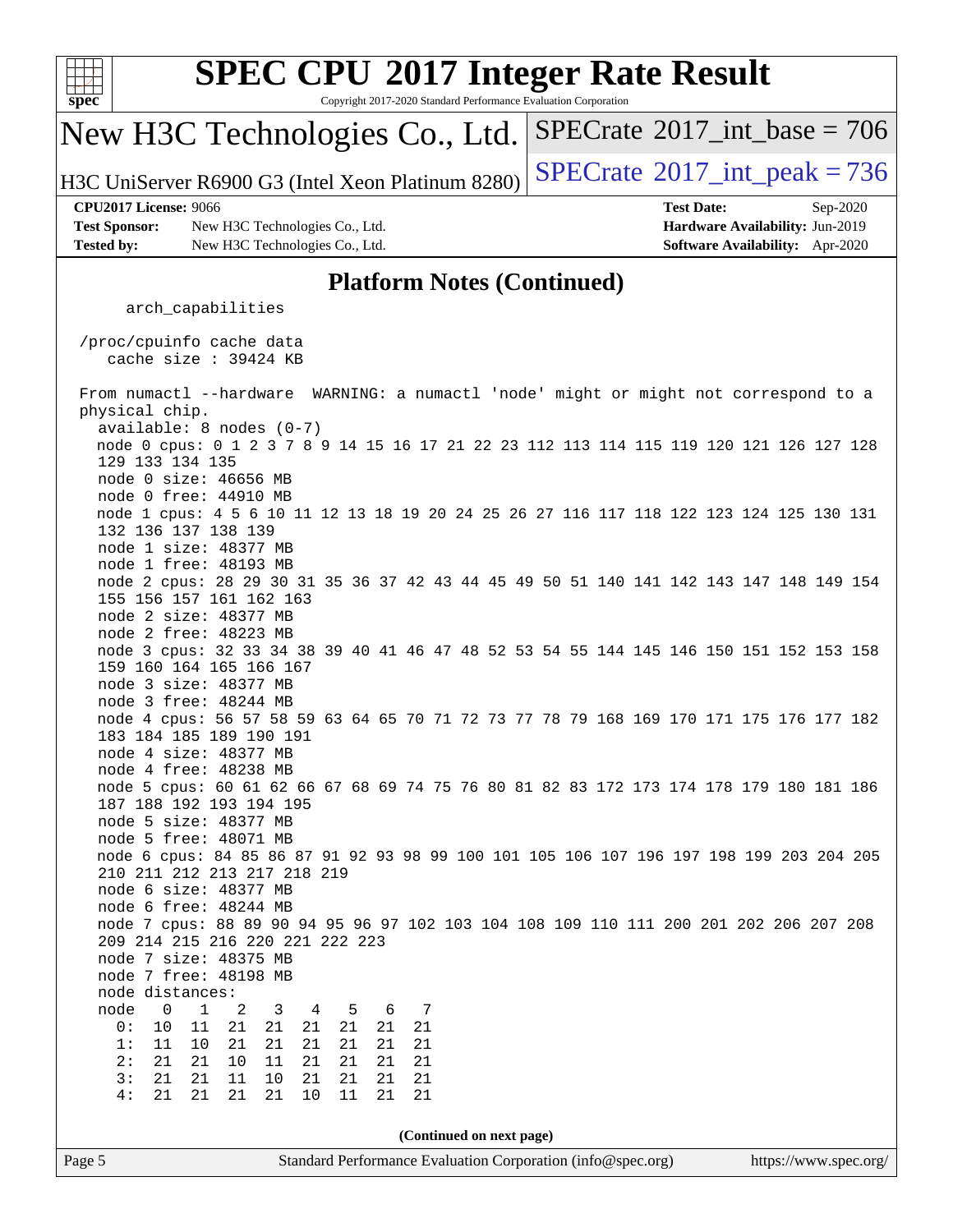| $s\overline{p}\overline{e}\overline{c}$                                                                                |                                                                                                                        |                                                                                                                                                    | Copyright 2017-2020 Standard Performance Evaluation Corporation | <b>SPEC CPU®2017 Integer Rate Result</b>                                                                                                                                                              |                                                                                       |
|------------------------------------------------------------------------------------------------------------------------|------------------------------------------------------------------------------------------------------------------------|----------------------------------------------------------------------------------------------------------------------------------------------------|-----------------------------------------------------------------|-------------------------------------------------------------------------------------------------------------------------------------------------------------------------------------------------------|---------------------------------------------------------------------------------------|
| New H3C Technologies Co., Ltd.                                                                                         |                                                                                                                        |                                                                                                                                                    |                                                                 | $SPECrate^{\circ}2017\_int\_base = 706$                                                                                                                                                               |                                                                                       |
| H3C UniServer R6900 G3 (Intel Xeon Platinum 8280)                                                                      |                                                                                                                        |                                                                                                                                                    |                                                                 | $SPECrate^{\circ}2017\_int\_peak = 736$                                                                                                                                                               |                                                                                       |
| <b>CPU2017 License: 9066</b><br><b>Test Sponsor:</b><br><b>Tested by:</b>                                              | New H3C Technologies Co., Ltd.<br>New H3C Technologies Co., Ltd.                                                       |                                                                                                                                                    |                                                                 | <b>Test Date:</b>                                                                                                                                                                                     | Sep-2020<br>Hardware Availability: Jun-2019<br><b>Software Availability:</b> Apr-2020 |
|                                                                                                                        |                                                                                                                        |                                                                                                                                                    | <b>Platform Notes (Continued)</b>                               |                                                                                                                                                                                                       |                                                                                       |
| 5:<br>21<br>6:<br>21<br>7:<br>21                                                                                       | 21<br>21<br>21<br>21<br>21<br>21<br>21<br>21<br>21                                                                     | 11<br>10<br>21<br>21<br>21<br>10<br>21<br>21<br>11                                                                                                 | 21<br>11<br>10                                                  |                                                                                                                                                                                                       |                                                                                       |
| From /proc/meminfo<br>MemTotal:<br>HugePages_Total:<br>Hugepagesize:                                                   |                                                                                                                        | 394545852 kB<br>0<br>2048 kB                                                                                                                       |                                                                 |                                                                                                                                                                                                       |                                                                                       |
| From /etc/*release* /etc/*version*<br>os-release:<br>ID="rhel"                                                         | VERSION="8.2 (Ootpa)"<br>ID_LIKE="fedora"<br>VERSION_ID="8.2"<br>PLATFORM_ID="platform:el8"<br>$ANSI\_COLOR = "0; 31"$ | NAME="Red Hat Enterprise Linux"<br>PRETTY_NAME="Red Hat Enterprise Linux 8.2 (Ootpa)"<br>system-release-cpe: cpe:/o:redhat:enterprise_linux:8.2:ga |                                                                 | redhat-release: Red Hat Enterprise Linux release 8.2 (Ootpa)<br>system-release: Red Hat Enterprise Linux release 8.2 (Ootpa)                                                                          |                                                                                       |
| uname $-a$ :                                                                                                           | x86_64 x86_64 x86_64 GNU/Linux                                                                                         |                                                                                                                                                    |                                                                 | Linux localhost.localdomain 4.18.0-193.el8.x86_64 #1 SMP Fri Mar 27 14:35:58 UTC 2020                                                                                                                 |                                                                                       |
|                                                                                                                        |                                                                                                                        | Kernel self-reported vulnerability status:                                                                                                         |                                                                 |                                                                                                                                                                                                       |                                                                                       |
| itlb_multihit:<br>CVE-2018-3620 (L1 Terminal Fault):<br>Microarchitectural Data Sampling:<br>CVE-2017-5754 (Meltdown): |                                                                                                                        |                                                                                                                                                    |                                                                 | KVM: Mitigation: Split huge pages<br>Not affected<br>Not affected<br>Not affected<br>CVE-2018-3639 (Speculative Store Bypass): Mitigation: Speculative Store Bypass disabled<br>via prctl and seccomp |                                                                                       |
| $CVE-2017-5753$ (Spectre variant 1):                                                                                   |                                                                                                                        |                                                                                                                                                    |                                                                 | Mitigation: usercopy/swapgs barriers and __user<br>pointer sanitization                                                                                                                               |                                                                                       |
| $CVE-2017-5715$ (Spectre variant 2):                                                                                   |                                                                                                                        |                                                                                                                                                    | RSB filling                                                     | Mitigation: Enhanced IBRS, IBPB: conditional,                                                                                                                                                         |                                                                                       |
| tsx_async_abort:                                                                                                       |                                                                                                                        |                                                                                                                                                    |                                                                 | Mitigation: Clear CPU buffers; SMT vulnerable                                                                                                                                                         |                                                                                       |
| run-level 3 Sep 25 11:39                                                                                               |                                                                                                                        |                                                                                                                                                    |                                                                 |                                                                                                                                                                                                       |                                                                                       |
| SPEC is set to: /home/speccpu<br>Filesystem                                                                            | /dev/mapper/rhel-home xfs                                                                                              | Type                                                                                                                                               | 839G 107G 733G 13% / home                                       | Size Used Avail Use% Mounted on                                                                                                                                                                       |                                                                                       |
|                                                                                                                        |                                                                                                                        |                                                                                                                                                    | (Continued on next page)                                        |                                                                                                                                                                                                       |                                                                                       |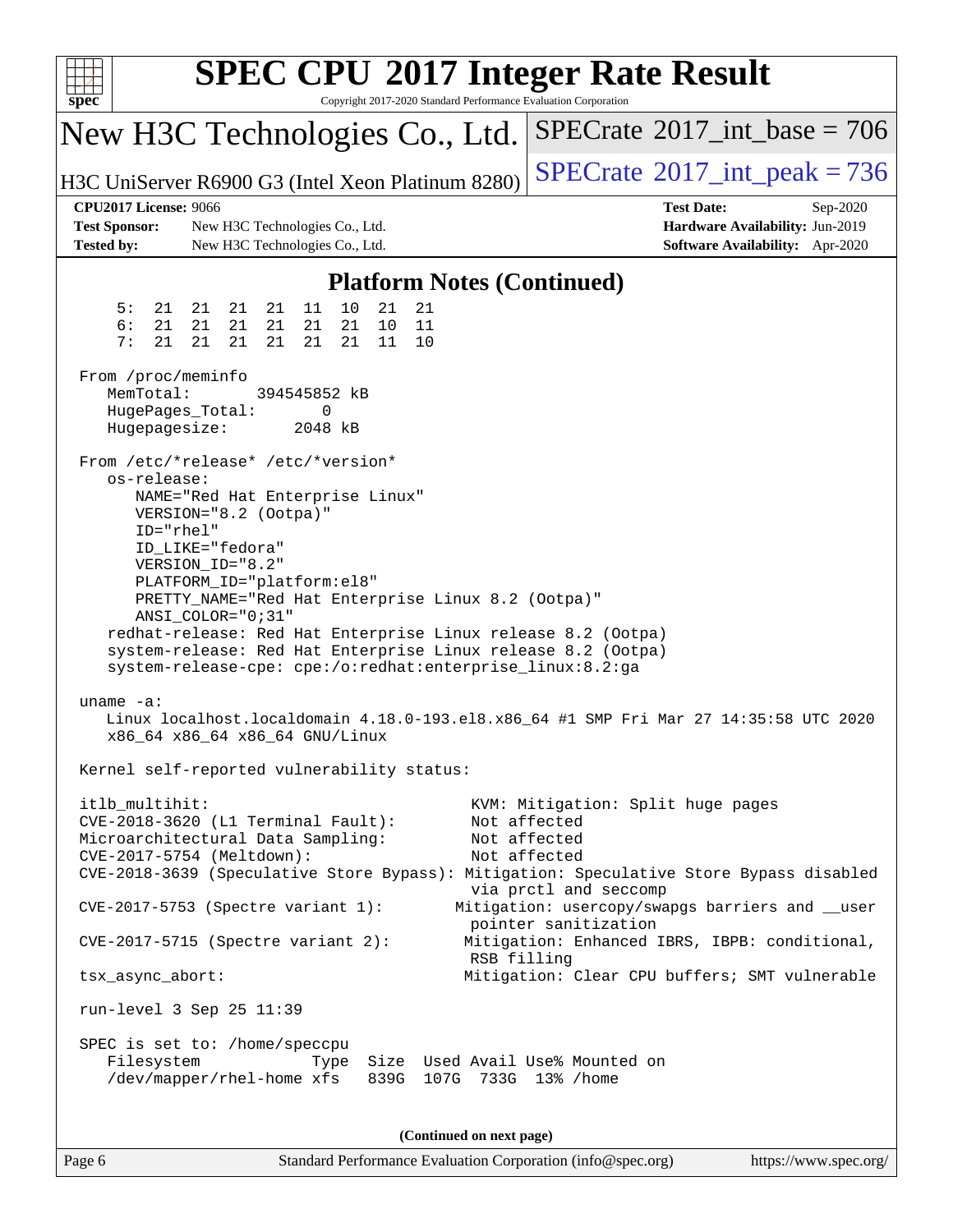

Copyright 2017-2020 Standard Performance Evaluation Corporation

New H3C Technologies Co., Ltd.

H3C UniServer R6900 G3 (Intel Xeon Platinum  $8280$ ) [SPECrate](http://www.spec.org/auto/cpu2017/Docs/result-fields.html#SPECrate2017intpeak)<sup>®</sup>[2017\\_int\\_peak = 7](http://www.spec.org/auto/cpu2017/Docs/result-fields.html#SPECrate2017intpeak)36

 $SPECTate$ <sup>®</sup>[2017\\_int\\_base =](http://www.spec.org/auto/cpu2017/Docs/result-fields.html#SPECrate2017intbase) 706

**[Test Sponsor:](http://www.spec.org/auto/cpu2017/Docs/result-fields.html#TestSponsor)** New H3C Technologies Co., Ltd. **[Hardware Availability:](http://www.spec.org/auto/cpu2017/Docs/result-fields.html#HardwareAvailability)** Jun-2019 **[Tested by:](http://www.spec.org/auto/cpu2017/Docs/result-fields.html#Testedby)** New H3C Technologies Co., Ltd. **[Software Availability:](http://www.spec.org/auto/cpu2017/Docs/result-fields.html#SoftwareAvailability)** Apr-2020

**[CPU2017 License:](http://www.spec.org/auto/cpu2017/Docs/result-fields.html#CPU2017License)** 9066 **[Test Date:](http://www.spec.org/auto/cpu2017/Docs/result-fields.html#TestDate)** Sep-2020

### **[Platform Notes \(Continued\)](http://www.spec.org/auto/cpu2017/Docs/result-fields.html#PlatformNotes)**

 From /sys/devices/virtual/dmi/id BIOS: American Megatrends Inc. 2.00.33 08/22/2019 Vendor: New H3C Technologies Co., Ltd. Product: H3C UniServer R6900 G3 Product Family: Rack Serial: 210235A3T0H204000004

 Additional information from dmidecode follows. WARNING: Use caution when you interpret this section. The 'dmidecode' program reads system data which is "intended to allow hardware to be accurately determined", but the intent may not be met, as there are frequent changes to hardware, firmware, and the "DMTF SMBIOS" standard. Memory: 24x Micron 18ASF2G72PDZ-2G9E1 16 GB 2 rank 2933

24x NO DIMM NO DIMM

(End of data from sysinfo program)

#### **[Compiler Version Notes](http://www.spec.org/auto/cpu2017/Docs/result-fields.html#CompilerVersionNotes)**

| Intel(R) C Compiler for applications running on IA-32, Version 2021.1 NextGen<br>Build 20200304<br>Copyright (C) 1985-2020 Intel Corporation. All rights reserved.<br>500.perlbench $r(base)$ 502.qcc $r(base)$ 505.mcf $r(base, peak)$<br>$\mathcal{C}$<br>525.x264_r(base, peak) 557.xz_r(base)<br>Intel(R) C Compiler for applications running on $Intel(R) 64$ , Version 2021.1<br>NextGen Build 20200304<br>Copyright (C) 1985-2020 Intel Corporation. All rights reserved.<br>500.perlbench $r(\text{peak})$ 557.xz $r(\text{peak})$<br>C<br>Intel(R) C Intel(R) 64 Compiler for applications running on Intel(R) 64,<br>Version 19.1.1.217 Build 20200306<br>Copyright (C) 1985-2020 Intel Corporation. All rights reserved.<br>=============================<br>$\vert$ 502.gcc_r(peak)<br>C<br>(Continued on next page) |        | 502. $qcc r (peak)$                                         |                       |
|----------------------------------------------------------------------------------------------------------------------------------------------------------------------------------------------------------------------------------------------------------------------------------------------------------------------------------------------------------------------------------------------------------------------------------------------------------------------------------------------------------------------------------------------------------------------------------------------------------------------------------------------------------------------------------------------------------------------------------------------------------------------------------------------------------------------------------|--------|-------------------------------------------------------------|-----------------------|
|                                                                                                                                                                                                                                                                                                                                                                                                                                                                                                                                                                                                                                                                                                                                                                                                                                  |        |                                                             |                       |
|                                                                                                                                                                                                                                                                                                                                                                                                                                                                                                                                                                                                                                                                                                                                                                                                                                  |        |                                                             |                       |
|                                                                                                                                                                                                                                                                                                                                                                                                                                                                                                                                                                                                                                                                                                                                                                                                                                  |        |                                                             |                       |
|                                                                                                                                                                                                                                                                                                                                                                                                                                                                                                                                                                                                                                                                                                                                                                                                                                  |        |                                                             |                       |
|                                                                                                                                                                                                                                                                                                                                                                                                                                                                                                                                                                                                                                                                                                                                                                                                                                  |        |                                                             |                       |
|                                                                                                                                                                                                                                                                                                                                                                                                                                                                                                                                                                                                                                                                                                                                                                                                                                  |        |                                                             |                       |
|                                                                                                                                                                                                                                                                                                                                                                                                                                                                                                                                                                                                                                                                                                                                                                                                                                  | Page 7 | Standard Performance Evaluation Corporation (info@spec.org) | https://www.spec.org/ |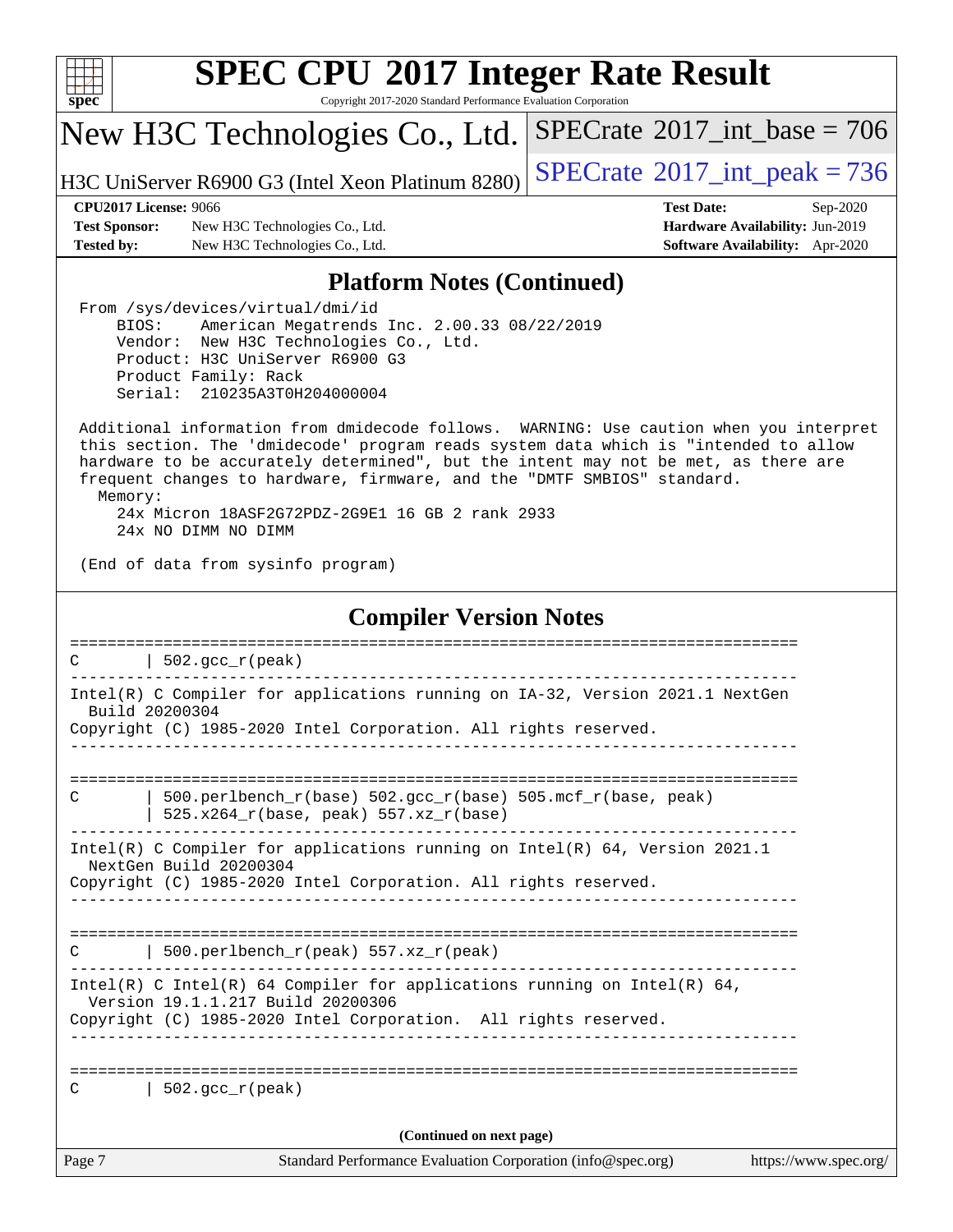

Copyright 2017-2020 Standard Performance Evaluation Corporation

# New H3C Technologies Co., Ltd.

H3C UniServer R6900 G3 (Intel Xeon Platinum 8280)  $\left|$  [SPECrate](http://www.spec.org/auto/cpu2017/Docs/result-fields.html#SPECrate2017intpeak)<sup>®</sup>[2017\\_int\\_peak = 7](http://www.spec.org/auto/cpu2017/Docs/result-fields.html#SPECrate2017intpeak)36

 $SPECrate$ <sup>®</sup>[2017\\_int\\_base =](http://www.spec.org/auto/cpu2017/Docs/result-fields.html#SPECrate2017intbase) 706

**[Test Sponsor:](http://www.spec.org/auto/cpu2017/Docs/result-fields.html#TestSponsor)** New H3C Technologies Co., Ltd. **[Hardware Availability:](http://www.spec.org/auto/cpu2017/Docs/result-fields.html#HardwareAvailability)** Jun-2019 **[Tested by:](http://www.spec.org/auto/cpu2017/Docs/result-fields.html#Testedby)** New H3C Technologies Co., Ltd. **[Software Availability:](http://www.spec.org/auto/cpu2017/Docs/result-fields.html#SoftwareAvailability)** Apr-2020

**[CPU2017 License:](http://www.spec.org/auto/cpu2017/Docs/result-fields.html#CPU2017License)** 9066 **[Test Date:](http://www.spec.org/auto/cpu2017/Docs/result-fields.html#TestDate)** Sep-2020

### **[Compiler Version Notes \(Continued\)](http://www.spec.org/auto/cpu2017/Docs/result-fields.html#CompilerVersionNotes)**

| Page 8         | Standard Performance Evaluation Corporation (info@spec.org)                                                                                                                                           | https://www.spec.org/ |
|----------------|-------------------------------------------------------------------------------------------------------------------------------------------------------------------------------------------------------|-----------------------|
|                | (Continued on next page)                                                                                                                                                                              |                       |
|                | Intel(R) C Intel(R) 64 Compiler for applications running on Intel(R) 64,<br>Version 19.1.1.217 Build 20200306<br>Copyright (C) 1985-2020 Intel Corporation. All rights reserved.                      |                       |
| C              | 500.perlbench_r(peak) 557.xz_r(peak)                                                                                                                                                                  |                       |
|                | Intel(R) C Compiler for applications running on $Intel(R) 64$ , Version 2021.1<br>NextGen Build 20200304<br>Copyright (C) 1985-2020 Intel Corporation. All rights reserved.                           |                       |
| C              | 500.perlbench_r(base) 502.gcc_r(base) 505.mcf_r(base, peak)<br>$525.x264_r(base, peak) 557.xz_r(base)$                                                                                                |                       |
| Build 20200304 | Intel(R) C Compiler for applications running on IA-32, Version 2021.1 NextGen<br>Copyright (C) 1985-2020 Intel Corporation. All rights reserved.                                                      |                       |
|                | $C \qquad   \quad 502.\text{gcc\_r}(\text{peak})$                                                                                                                                                     |                       |
|                | Intel(R) C Intel(R) 64 Compiler for applications running on Intel(R) 64,<br>Version 19.1.1.217 Build 20200306<br>Copyright (C) 1985-2020 Intel Corporation. All rights reserved.<br>----------------- |                       |
| C              | 500.perlbench_r(peak) 557.xz_r(peak)                                                                                                                                                                  |                       |
|                | Intel(R) C Compiler for applications running on Intel(R) 64, Version 2021.1<br>NextGen Build 20200304<br>Copyright (C) 1985-2020 Intel Corporation. All rights reserved.                              |                       |
| C              | $500. perlbench_r(base) 502. gcc_r(base) 505.mcf_r(base, peak)$<br>$525.x264_r(base, peak) 557.xz_r(base)$                                                                                            |                       |
|                |                                                                                                                                                                                                       |                       |
| Build 20200304 | Intel(R) C Compiler for applications running on IA-32, Version 2021.1 NextGen<br>Copyright (C) 1985-2020 Intel Corporation. All rights reserved.                                                      |                       |
|                |                                                                                                                                                                                                       |                       |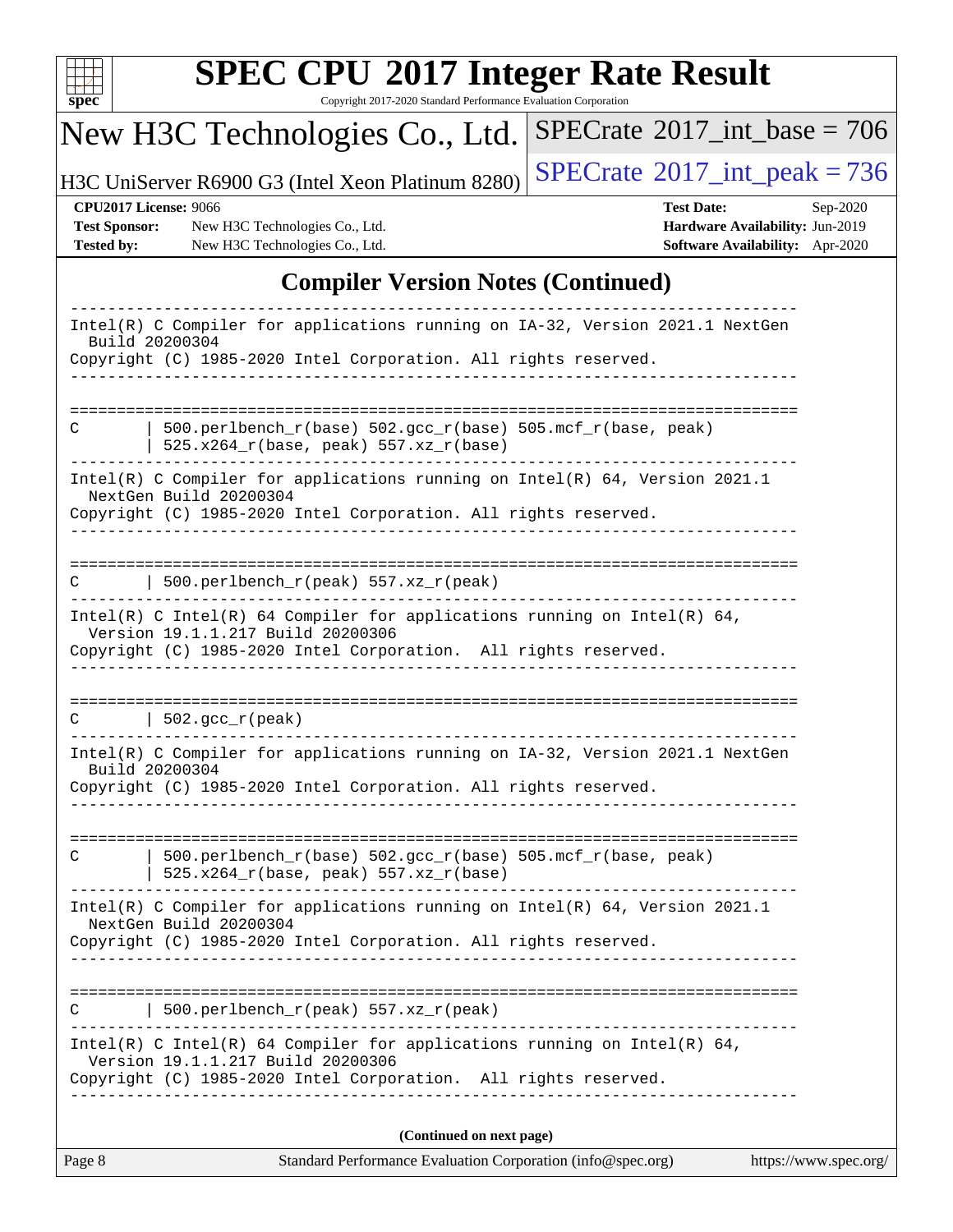

Copyright 2017-2020 Standard Performance Evaluation Corporation

### New H3C Technologies Co., Ltd.

H3C UniServer R6900 G3 (Intel Xeon Platinum  $8280$ ) [SPECrate](http://www.spec.org/auto/cpu2017/Docs/result-fields.html#SPECrate2017intpeak)<sup>®</sup>[2017\\_int\\_peak = 7](http://www.spec.org/auto/cpu2017/Docs/result-fields.html#SPECrate2017intpeak)36

 $SPECTate$ <sup>®</sup>[2017\\_int\\_base =](http://www.spec.org/auto/cpu2017/Docs/result-fields.html#SPECrate2017intbase) 706

#### **[CPU2017 License:](http://www.spec.org/auto/cpu2017/Docs/result-fields.html#CPU2017License)** 9066 **[Test Date:](http://www.spec.org/auto/cpu2017/Docs/result-fields.html#TestDate)** Sep-2020

**[Test Sponsor:](http://www.spec.org/auto/cpu2017/Docs/result-fields.html#TestSponsor)** New H3C Technologies Co., Ltd. **[Hardware Availability:](http://www.spec.org/auto/cpu2017/Docs/result-fields.html#HardwareAvailability)** Jun-2019 **[Tested by:](http://www.spec.org/auto/cpu2017/Docs/result-fields.html#Testedby)** New H3C Technologies Co., Ltd. **[Software Availability:](http://www.spec.org/auto/cpu2017/Docs/result-fields.html#SoftwareAvailability)** Apr-2020

### **[Compiler Version Notes \(Continued\)](http://www.spec.org/auto/cpu2017/Docs/result-fields.html#CompilerVersionNotes)**

============================================================================== C++ | 520.omnetpp\_r(base, peak) 523.xalancbmk\_r(base, peak) | 531.deepsjeng\_r(base, peak) 541.leela\_r(base, peak) ------------------------------------------------------------------------------ Intel(R) C++ Compiler for applications running on Intel(R) 64, Version 2021.1 NextGen Build 20200304 Copyright (C) 1985-2020 Intel Corporation. All rights reserved. ------------------------------------------------------------------------------ ============================================================================== Fortran | 548.exchange2\_r(base, peak) ------------------------------------------------------------------------------ Intel(R) Fortran Intel(R) 64 Compiler for applications running on Intel(R) 64, Version 19.1.1.217 Build 20200306 Copyright (C) 1985-2020 Intel Corporation. All rights reserved. ------------------------------------------------------------------------------

### **[Base Compiler Invocation](http://www.spec.org/auto/cpu2017/Docs/result-fields.html#BaseCompilerInvocation)**

[C benchmarks](http://www.spec.org/auto/cpu2017/Docs/result-fields.html#Cbenchmarks):  $i$ cc

[C++ benchmarks:](http://www.spec.org/auto/cpu2017/Docs/result-fields.html#CXXbenchmarks) [icpc](http://www.spec.org/cpu2017/results/res2020q4/cpu2017-20201014-24208.flags.html#user_CXXbase_intel_icpc_c510b6838c7f56d33e37e94d029a35b4a7bccf4766a728ee175e80a419847e808290a9b78be685c44ab727ea267ec2f070ec5dc83b407c0218cded6866a35d07)

[Fortran benchmarks](http://www.spec.org/auto/cpu2017/Docs/result-fields.html#Fortranbenchmarks): [ifort](http://www.spec.org/cpu2017/results/res2020q4/cpu2017-20201014-24208.flags.html#user_FCbase_intel_ifort_8111460550e3ca792625aed983ce982f94888b8b503583aa7ba2b8303487b4d8a21a13e7191a45c5fd58ff318f48f9492884d4413fa793fd88dd292cad7027ca)

### **[Base Portability Flags](http://www.spec.org/auto/cpu2017/Docs/result-fields.html#BasePortabilityFlags)**

 500.perlbench\_r: [-DSPEC\\_LP64](http://www.spec.org/cpu2017/results/res2020q4/cpu2017-20201014-24208.flags.html#b500.perlbench_r_basePORTABILITY_DSPEC_LP64) [-DSPEC\\_LINUX\\_X64](http://www.spec.org/cpu2017/results/res2020q4/cpu2017-20201014-24208.flags.html#b500.perlbench_r_baseCPORTABILITY_DSPEC_LINUX_X64) 502.gcc\_r: [-DSPEC\\_LP64](http://www.spec.org/cpu2017/results/res2020q4/cpu2017-20201014-24208.flags.html#suite_basePORTABILITY502_gcc_r_DSPEC_LP64) 505.mcf\_r: [-DSPEC\\_LP64](http://www.spec.org/cpu2017/results/res2020q4/cpu2017-20201014-24208.flags.html#suite_basePORTABILITY505_mcf_r_DSPEC_LP64) 520.omnetpp\_r: [-DSPEC\\_LP64](http://www.spec.org/cpu2017/results/res2020q4/cpu2017-20201014-24208.flags.html#suite_basePORTABILITY520_omnetpp_r_DSPEC_LP64) 523.xalancbmk\_r: [-DSPEC\\_LP64](http://www.spec.org/cpu2017/results/res2020q4/cpu2017-20201014-24208.flags.html#suite_basePORTABILITY523_xalancbmk_r_DSPEC_LP64) [-DSPEC\\_LINUX](http://www.spec.org/cpu2017/results/res2020q4/cpu2017-20201014-24208.flags.html#b523.xalancbmk_r_baseCXXPORTABILITY_DSPEC_LINUX) 525.x264\_r: [-DSPEC\\_LP64](http://www.spec.org/cpu2017/results/res2020q4/cpu2017-20201014-24208.flags.html#suite_basePORTABILITY525_x264_r_DSPEC_LP64) 531.deepsjeng\_r: [-DSPEC\\_LP64](http://www.spec.org/cpu2017/results/res2020q4/cpu2017-20201014-24208.flags.html#suite_basePORTABILITY531_deepsjeng_r_DSPEC_LP64) 541.leela\_r: [-DSPEC\\_LP64](http://www.spec.org/cpu2017/results/res2020q4/cpu2017-20201014-24208.flags.html#suite_basePORTABILITY541_leela_r_DSPEC_LP64) 548.exchange2\_r: [-DSPEC\\_LP64](http://www.spec.org/cpu2017/results/res2020q4/cpu2017-20201014-24208.flags.html#suite_basePORTABILITY548_exchange2_r_DSPEC_LP64) 557.xz\_r: [-DSPEC\\_LP64](http://www.spec.org/cpu2017/results/res2020q4/cpu2017-20201014-24208.flags.html#suite_basePORTABILITY557_xz_r_DSPEC_LP64)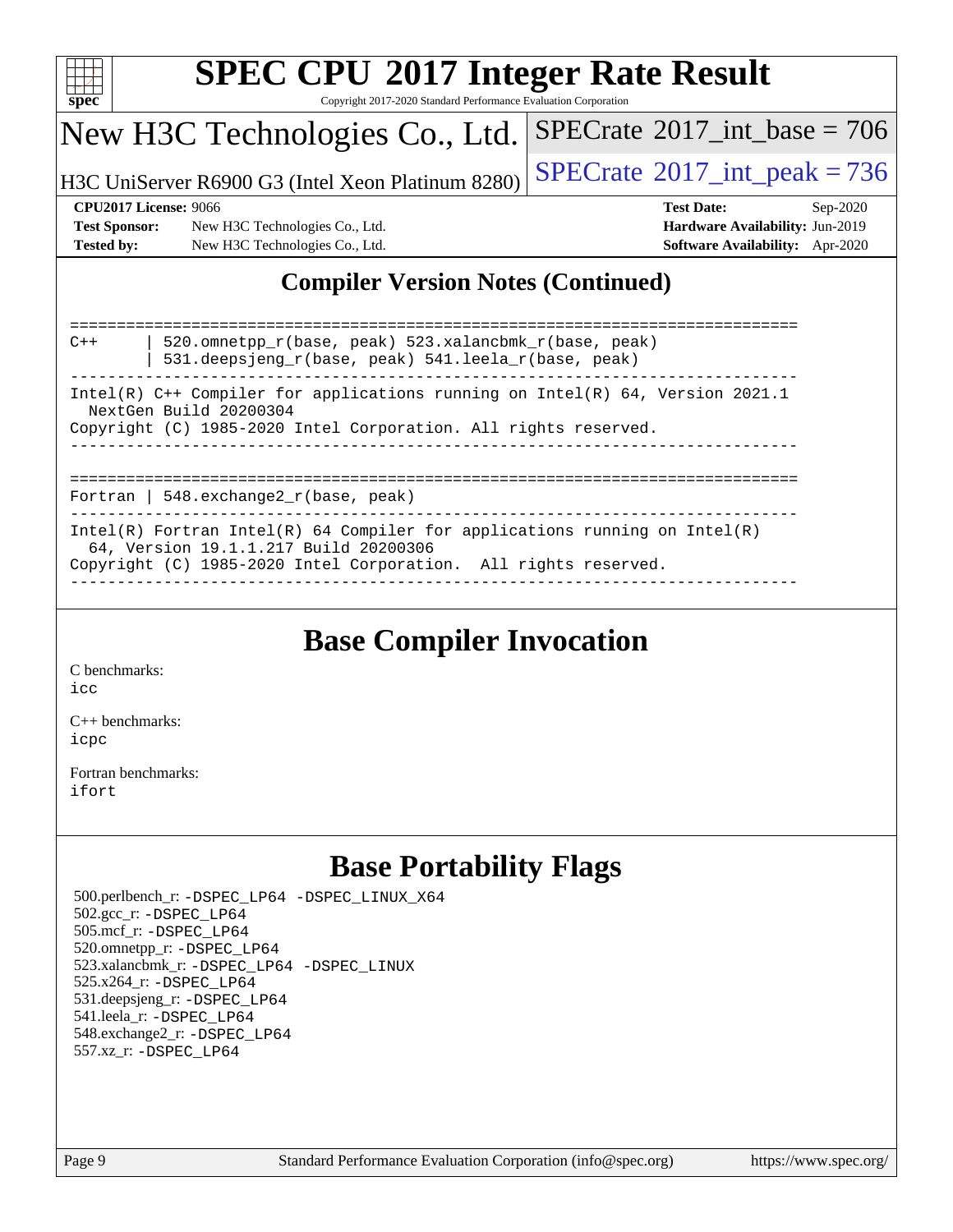

Copyright 2017-2020 Standard Performance Evaluation Corporation

## New H3C Technologies Co., Ltd.

H3C UniServer R6900 G3 (Intel Xeon Platinum  $8280$ ) [SPECrate](http://www.spec.org/auto/cpu2017/Docs/result-fields.html#SPECrate2017intpeak)<sup>®</sup>[2017\\_int\\_peak = 7](http://www.spec.org/auto/cpu2017/Docs/result-fields.html#SPECrate2017intpeak)36

 $SPECTate$ <sup>®</sup>[2017\\_int\\_base =](http://www.spec.org/auto/cpu2017/Docs/result-fields.html#SPECrate2017intbase) 706

**[Test Sponsor:](http://www.spec.org/auto/cpu2017/Docs/result-fields.html#TestSponsor)** New H3C Technologies Co., Ltd. **[Hardware Availability:](http://www.spec.org/auto/cpu2017/Docs/result-fields.html#HardwareAvailability)** Jun-2019 **[Tested by:](http://www.spec.org/auto/cpu2017/Docs/result-fields.html#Testedby)** New H3C Technologies Co., Ltd. **[Software Availability:](http://www.spec.org/auto/cpu2017/Docs/result-fields.html#SoftwareAvailability)** Apr-2020

**[CPU2017 License:](http://www.spec.org/auto/cpu2017/Docs/result-fields.html#CPU2017License)** 9066 **[Test Date:](http://www.spec.org/auto/cpu2017/Docs/result-fields.html#TestDate)** Sep-2020

### **[Base Optimization Flags](http://www.spec.org/auto/cpu2017/Docs/result-fields.html#BaseOptimizationFlags)**

#### [C benchmarks:](http://www.spec.org/auto/cpu2017/Docs/result-fields.html#Cbenchmarks)

[-m64](http://www.spec.org/cpu2017/results/res2020q4/cpu2017-20201014-24208.flags.html#user_CCbase_m64-icc) [-qnextgen](http://www.spec.org/cpu2017/results/res2020q4/cpu2017-20201014-24208.flags.html#user_CCbase_f-qnextgen) [-std=c11](http://www.spec.org/cpu2017/results/res2020q4/cpu2017-20201014-24208.flags.html#user_CCbase_std-icc-std_0e1c27790398a4642dfca32ffe6c27b5796f9c2d2676156f2e42c9c44eaad0c049b1cdb667a270c34d979996257aeb8fc440bfb01818dbc9357bd9d174cb8524) [-Wl,-plugin-opt=-x86-branches-within-32B-boundaries](http://www.spec.org/cpu2017/results/res2020q4/cpu2017-20201014-24208.flags.html#user_CCbase_f-x86-branches-within-32B-boundaries_0098b4e4317ae60947b7b728078a624952a08ac37a3c797dfb4ffeb399e0c61a9dd0f2f44ce917e9361fb9076ccb15e7824594512dd315205382d84209e912f3) [-Wl,-z,muldefs](http://www.spec.org/cpu2017/results/res2020q4/cpu2017-20201014-24208.flags.html#user_CCbase_link_force_multiple1_b4cbdb97b34bdee9ceefcfe54f4c8ea74255f0b02a4b23e853cdb0e18eb4525ac79b5a88067c842dd0ee6996c24547a27a4b99331201badda8798ef8a743f577) [-xCORE-AVX512](http://www.spec.org/cpu2017/results/res2020q4/cpu2017-20201014-24208.flags.html#user_CCbase_f-xCORE-AVX512) [-O3](http://www.spec.org/cpu2017/results/res2020q4/cpu2017-20201014-24208.flags.html#user_CCbase_f-O3) [-ffast-math](http://www.spec.org/cpu2017/results/res2020q4/cpu2017-20201014-24208.flags.html#user_CCbase_f-ffast-math) [-flto](http://www.spec.org/cpu2017/results/res2020q4/cpu2017-20201014-24208.flags.html#user_CCbase_f-flto) [-mfpmath=sse](http://www.spec.org/cpu2017/results/res2020q4/cpu2017-20201014-24208.flags.html#user_CCbase_f-mfpmath_70eb8fac26bde974f8ab713bc9086c5621c0b8d2f6c86f38af0bd7062540daf19db5f3a066d8c6684be05d84c9b6322eb3b5be6619d967835195b93d6c02afa1) [-funroll-loops](http://www.spec.org/cpu2017/results/res2020q4/cpu2017-20201014-24208.flags.html#user_CCbase_f-funroll-loops) [-fuse-ld=gold](http://www.spec.org/cpu2017/results/res2020q4/cpu2017-20201014-24208.flags.html#user_CCbase_f-fuse-ld_920b3586e2b8c6e0748b9c84fa9b744736ba725a32cab14ad8f3d4ad28eecb2f59d1144823d2e17006539a88734fe1fc08fc3035f7676166309105a78aaabc32) [-qopt-mem-layout-trans=4](http://www.spec.org/cpu2017/results/res2020q4/cpu2017-20201014-24208.flags.html#user_CCbase_f-qopt-mem-layout-trans_fa39e755916c150a61361b7846f310bcdf6f04e385ef281cadf3647acec3f0ae266d1a1d22d972a7087a248fd4e6ca390a3634700869573d231a252c784941a8) [-L/usr/local/IntelCompiler19/compilers\\_and\\_libraries\\_2020.1.217/linux/compiler/lib/intel64\\_lin](http://www.spec.org/cpu2017/results/res2020q4/cpu2017-20201014-24208.flags.html#user_CCbase_linkpath_2cb6f503891ebf8baee7515f4e7d4ec1217444d1d05903cc0091ac4158de400651d2b2313a9fa414cb8a8f0e16ab029634f5c6db340f400369c190d4db8a54a0) [-lqkmalloc](http://www.spec.org/cpu2017/results/res2020q4/cpu2017-20201014-24208.flags.html#user_CCbase_qkmalloc_link_lib_79a818439969f771c6bc311cfd333c00fc099dad35c030f5aab9dda831713d2015205805422f83de8875488a2991c0a156aaa600e1f9138f8fc37004abc96dc5) [C++ benchmarks:](http://www.spec.org/auto/cpu2017/Docs/result-fields.html#CXXbenchmarks)

[-m64](http://www.spec.org/cpu2017/results/res2020q4/cpu2017-20201014-24208.flags.html#user_CXXbase_m64-icc) [-qnextgen](http://www.spec.org/cpu2017/results/res2020q4/cpu2017-20201014-24208.flags.html#user_CXXbase_f-qnextgen) [-Wl,-plugin-opt=-x86-branches-within-32B-boundaries](http://www.spec.org/cpu2017/results/res2020q4/cpu2017-20201014-24208.flags.html#user_CXXbase_f-x86-branches-within-32B-boundaries_0098b4e4317ae60947b7b728078a624952a08ac37a3c797dfb4ffeb399e0c61a9dd0f2f44ce917e9361fb9076ccb15e7824594512dd315205382d84209e912f3)

[-Wl,-z,muldefs](http://www.spec.org/cpu2017/results/res2020q4/cpu2017-20201014-24208.flags.html#user_CXXbase_link_force_multiple1_b4cbdb97b34bdee9ceefcfe54f4c8ea74255f0b02a4b23e853cdb0e18eb4525ac79b5a88067c842dd0ee6996c24547a27a4b99331201badda8798ef8a743f577) [-xCORE-AVX512](http://www.spec.org/cpu2017/results/res2020q4/cpu2017-20201014-24208.flags.html#user_CXXbase_f-xCORE-AVX512) [-O3](http://www.spec.org/cpu2017/results/res2020q4/cpu2017-20201014-24208.flags.html#user_CXXbase_f-O3) [-ffast-math](http://www.spec.org/cpu2017/results/res2020q4/cpu2017-20201014-24208.flags.html#user_CXXbase_f-ffast-math) [-flto](http://www.spec.org/cpu2017/results/res2020q4/cpu2017-20201014-24208.flags.html#user_CXXbase_f-flto) [-mfpmath=sse](http://www.spec.org/cpu2017/results/res2020q4/cpu2017-20201014-24208.flags.html#user_CXXbase_f-mfpmath_70eb8fac26bde974f8ab713bc9086c5621c0b8d2f6c86f38af0bd7062540daf19db5f3a066d8c6684be05d84c9b6322eb3b5be6619d967835195b93d6c02afa1)

[-funroll-loops](http://www.spec.org/cpu2017/results/res2020q4/cpu2017-20201014-24208.flags.html#user_CXXbase_f-funroll-loops) [-fuse-ld=gold](http://www.spec.org/cpu2017/results/res2020q4/cpu2017-20201014-24208.flags.html#user_CXXbase_f-fuse-ld_920b3586e2b8c6e0748b9c84fa9b744736ba725a32cab14ad8f3d4ad28eecb2f59d1144823d2e17006539a88734fe1fc08fc3035f7676166309105a78aaabc32) [-qopt-mem-layout-trans=4](http://www.spec.org/cpu2017/results/res2020q4/cpu2017-20201014-24208.flags.html#user_CXXbase_f-qopt-mem-layout-trans_fa39e755916c150a61361b7846f310bcdf6f04e385ef281cadf3647acec3f0ae266d1a1d22d972a7087a248fd4e6ca390a3634700869573d231a252c784941a8)

[-L/usr/local/IntelCompiler19/compilers\\_and\\_libraries\\_2020.1.217/linux/compiler/lib/intel64\\_lin](http://www.spec.org/cpu2017/results/res2020q4/cpu2017-20201014-24208.flags.html#user_CXXbase_linkpath_2cb6f503891ebf8baee7515f4e7d4ec1217444d1d05903cc0091ac4158de400651d2b2313a9fa414cb8a8f0e16ab029634f5c6db340f400369c190d4db8a54a0) [-lqkmalloc](http://www.spec.org/cpu2017/results/res2020q4/cpu2017-20201014-24208.flags.html#user_CXXbase_qkmalloc_link_lib_79a818439969f771c6bc311cfd333c00fc099dad35c030f5aab9dda831713d2015205805422f83de8875488a2991c0a156aaa600e1f9138f8fc37004abc96dc5)

#### [Fortran benchmarks](http://www.spec.org/auto/cpu2017/Docs/result-fields.html#Fortranbenchmarks):

```
-m64 -Wl,-plugin-opt=-x86-branches-within-32B-boundaries -Wl,-z,muldefs
-xCORE-AVX512 -O3 -ipo -no-prec-div -qopt-mem-layout-trans=4
-nostandard-realloc-lhs -align array32byte -auto
-mbranches-within-32B-boundaries
-L/usr/local/IntelCompiler19/compilers_and_libraries_2020.1.217/linux/compiler/lib/intel64_lin
```
[-lqkmalloc](http://www.spec.org/cpu2017/results/res2020q4/cpu2017-20201014-24208.flags.html#user_FCbase_qkmalloc_link_lib_79a818439969f771c6bc311cfd333c00fc099dad35c030f5aab9dda831713d2015205805422f83de8875488a2991c0a156aaa600e1f9138f8fc37004abc96dc5)

## **[Peak Compiler Invocation](http://www.spec.org/auto/cpu2017/Docs/result-fields.html#PeakCompilerInvocation)**

[C benchmarks](http://www.spec.org/auto/cpu2017/Docs/result-fields.html#Cbenchmarks): [icc](http://www.spec.org/cpu2017/results/res2020q4/cpu2017-20201014-24208.flags.html#user_CCpeak_intel_icc_66fc1ee009f7361af1fbd72ca7dcefbb700085f36577c54f309893dd4ec40d12360134090235512931783d35fd58c0460139e722d5067c5574d8eaf2b3e37e92)

| $C_{++}$ benchmarks: |
|----------------------|
| icpc                 |

[Fortran benchmarks](http://www.spec.org/auto/cpu2017/Docs/result-fields.html#Fortranbenchmarks): [ifort](http://www.spec.org/cpu2017/results/res2020q4/cpu2017-20201014-24208.flags.html#user_FCpeak_intel_ifort_8111460550e3ca792625aed983ce982f94888b8b503583aa7ba2b8303487b4d8a21a13e7191a45c5fd58ff318f48f9492884d4413fa793fd88dd292cad7027ca)

## **[Peak Portability Flags](http://www.spec.org/auto/cpu2017/Docs/result-fields.html#PeakPortabilityFlags)**

 500.perlbench\_r: [-DSPEC\\_LP64](http://www.spec.org/cpu2017/results/res2020q4/cpu2017-20201014-24208.flags.html#b500.perlbench_r_peakPORTABILITY_DSPEC_LP64) [-DSPEC\\_LINUX\\_X64](http://www.spec.org/cpu2017/results/res2020q4/cpu2017-20201014-24208.flags.html#b500.perlbench_r_peakCPORTABILITY_DSPEC_LINUX_X64) 502.gcc\_r: [-D\\_FILE\\_OFFSET\\_BITS=64](http://www.spec.org/cpu2017/results/res2020q4/cpu2017-20201014-24208.flags.html#user_peakPORTABILITY502_gcc_r_file_offset_bits_64_5ae949a99b284ddf4e95728d47cb0843d81b2eb0e18bdfe74bbf0f61d0b064f4bda2f10ea5eb90e1dcab0e84dbc592acfc5018bc955c18609f94ddb8d550002c) 505.mcf\_r: [-DSPEC\\_LP64](http://www.spec.org/cpu2017/results/res2020q4/cpu2017-20201014-24208.flags.html#suite_peakPORTABILITY505_mcf_r_DSPEC_LP64) 520.omnetpp\_r: [-DSPEC\\_LP64](http://www.spec.org/cpu2017/results/res2020q4/cpu2017-20201014-24208.flags.html#suite_peakPORTABILITY520_omnetpp_r_DSPEC_LP64) 523.xalancbmk\_r: [-DSPEC\\_LP64](http://www.spec.org/cpu2017/results/res2020q4/cpu2017-20201014-24208.flags.html#suite_peakPORTABILITY523_xalancbmk_r_DSPEC_LP64) [-DSPEC\\_LINUX](http://www.spec.org/cpu2017/results/res2020q4/cpu2017-20201014-24208.flags.html#b523.xalancbmk_r_peakCXXPORTABILITY_DSPEC_LINUX)

**(Continued on next page)**

Page 10 Standard Performance Evaluation Corporation [\(info@spec.org\)](mailto:info@spec.org) <https://www.spec.org/>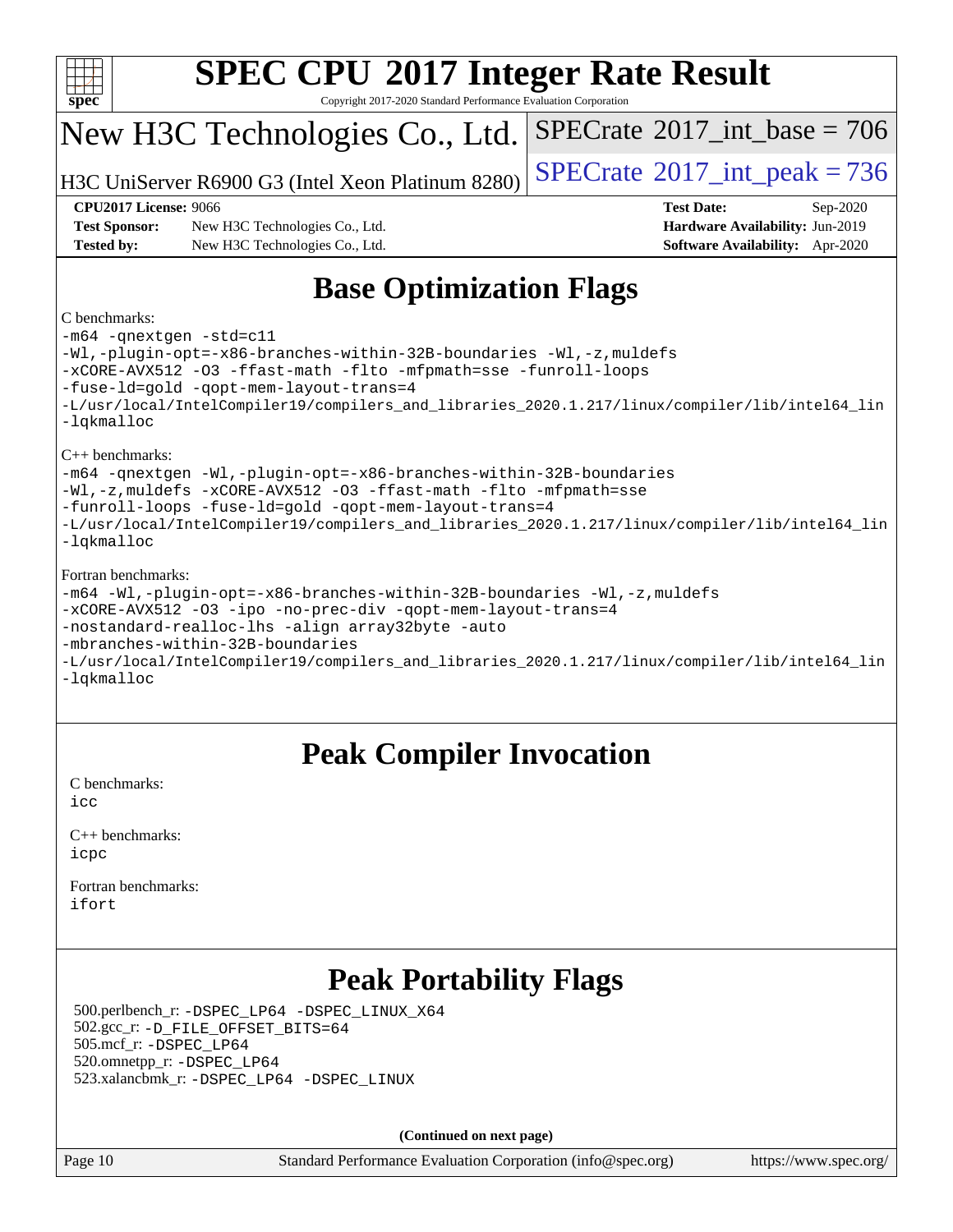

Copyright 2017-2020 Standard Performance Evaluation Corporation

## New H3C Technologies Co., Ltd.

H3C UniServer R6900 G3 (Intel Xeon Platinum  $8280$ ) [SPECrate](http://www.spec.org/auto/cpu2017/Docs/result-fields.html#SPECrate2017intpeak)<sup>®</sup>[2017\\_int\\_peak = 7](http://www.spec.org/auto/cpu2017/Docs/result-fields.html#SPECrate2017intpeak)36

 $SPECTate$ <sup>®</sup>[2017\\_int\\_base =](http://www.spec.org/auto/cpu2017/Docs/result-fields.html#SPECrate2017intbase) 706

**[Test Sponsor:](http://www.spec.org/auto/cpu2017/Docs/result-fields.html#TestSponsor)** New H3C Technologies Co., Ltd. **[Hardware Availability:](http://www.spec.org/auto/cpu2017/Docs/result-fields.html#HardwareAvailability)** Jun-2019 **[Tested by:](http://www.spec.org/auto/cpu2017/Docs/result-fields.html#Testedby)** New H3C Technologies Co., Ltd. **[Software Availability:](http://www.spec.org/auto/cpu2017/Docs/result-fields.html#SoftwareAvailability)** Apr-2020

**[CPU2017 License:](http://www.spec.org/auto/cpu2017/Docs/result-fields.html#CPU2017License)** 9066 **[Test Date:](http://www.spec.org/auto/cpu2017/Docs/result-fields.html#TestDate)** Sep-2020

## **[Peak Portability Flags \(Continued\)](http://www.spec.org/auto/cpu2017/Docs/result-fields.html#PeakPortabilityFlags)**

 525.x264\_r: [-DSPEC\\_LP64](http://www.spec.org/cpu2017/results/res2020q4/cpu2017-20201014-24208.flags.html#suite_peakPORTABILITY525_x264_r_DSPEC_LP64) 531.deepsjeng\_r: [-DSPEC\\_LP64](http://www.spec.org/cpu2017/results/res2020q4/cpu2017-20201014-24208.flags.html#suite_peakPORTABILITY531_deepsjeng_r_DSPEC_LP64) 541.leela\_r: [-DSPEC\\_LP64](http://www.spec.org/cpu2017/results/res2020q4/cpu2017-20201014-24208.flags.html#suite_peakPORTABILITY541_leela_r_DSPEC_LP64) 548.exchange2\_r: [-DSPEC\\_LP64](http://www.spec.org/cpu2017/results/res2020q4/cpu2017-20201014-24208.flags.html#suite_peakPORTABILITY548_exchange2_r_DSPEC_LP64) 557.xz\_r: [-DSPEC\\_LP64](http://www.spec.org/cpu2017/results/res2020q4/cpu2017-20201014-24208.flags.html#suite_peakPORTABILITY557_xz_r_DSPEC_LP64)

## **[Peak Optimization Flags](http://www.spec.org/auto/cpu2017/Docs/result-fields.html#PeakOptimizationFlags)**

[C benchmarks](http://www.spec.org/auto/cpu2017/Docs/result-fields.html#Cbenchmarks):

```
Page 11 Standard Performance Evaluation Corporation (info@spec.org) https://www.spec.org/
  500.perlbench_r: -Wl,-z,muldefs -prof-gen(pass 1) -prof-use(pass 2)
-xCORE-AVX512 -ipo -O3 -no-prec-div
-qopt-mem-layout-trans=4 -fno-strict-overflow
-mbranches-within-32B-boundaries
-L/usr/local/IntelCompiler19/compilers_and_libraries_2020.1.217/linux/compiler/lib/intel64_lin
-lqkmalloc
  502.gcc_r: -m32
-L/usr/local/IntelCompiler19/compilers_and_libraries_2020.1.217/linux/compiler/lib/ia32_lin
-std=gnu89
-Wl,-plugin-opt=-x86-branches-within-32B-boundaries
-Wl,-z,muldefs -fprofile-generate(pass 1)
-fprofile-use=default.profdata(pass 2) -xCORE-AVX512 -flto
-Ofast(pass 1) -O3 -ffast-math -qnextgen -fuse-ld=gold
-qopt-mem-layout-trans=4 -L/usr/local/jemalloc32-5.0.1/lib
-ljemalloc
  505.mcf_r: basepeak = yes
  525.x264_r: -m64 -qnextgen -std=c11
-Wl,-plugin-opt=-x86-branches-within-32B-boundaries
-Wl,-z,muldefs -xCORE-AVX512 -flto -O3 -ffast-math
-fuse-ld=gold -qopt-mem-layout-trans=4 -fno-alias
-L/usr/local/IntelCompiler19/compilers_and_libraries_2020.1.217/linux/compiler/lib/intel64_lin
-lqkmalloc
  557.xz_r: -Wl,-z,muldefs -xCORE-AVX512 -ipo -O3 -no-prec-div
-qopt-mem-layout-trans=4 -mbranches-within-32B-boundaries
-L/usr/local/IntelCompiler19/compilers_and_libraries_2020.1.217/linux/compiler/lib/intel64_lin
-lqkmalloc
C++ benchmarks: 
                                      (Continued on next page)
```